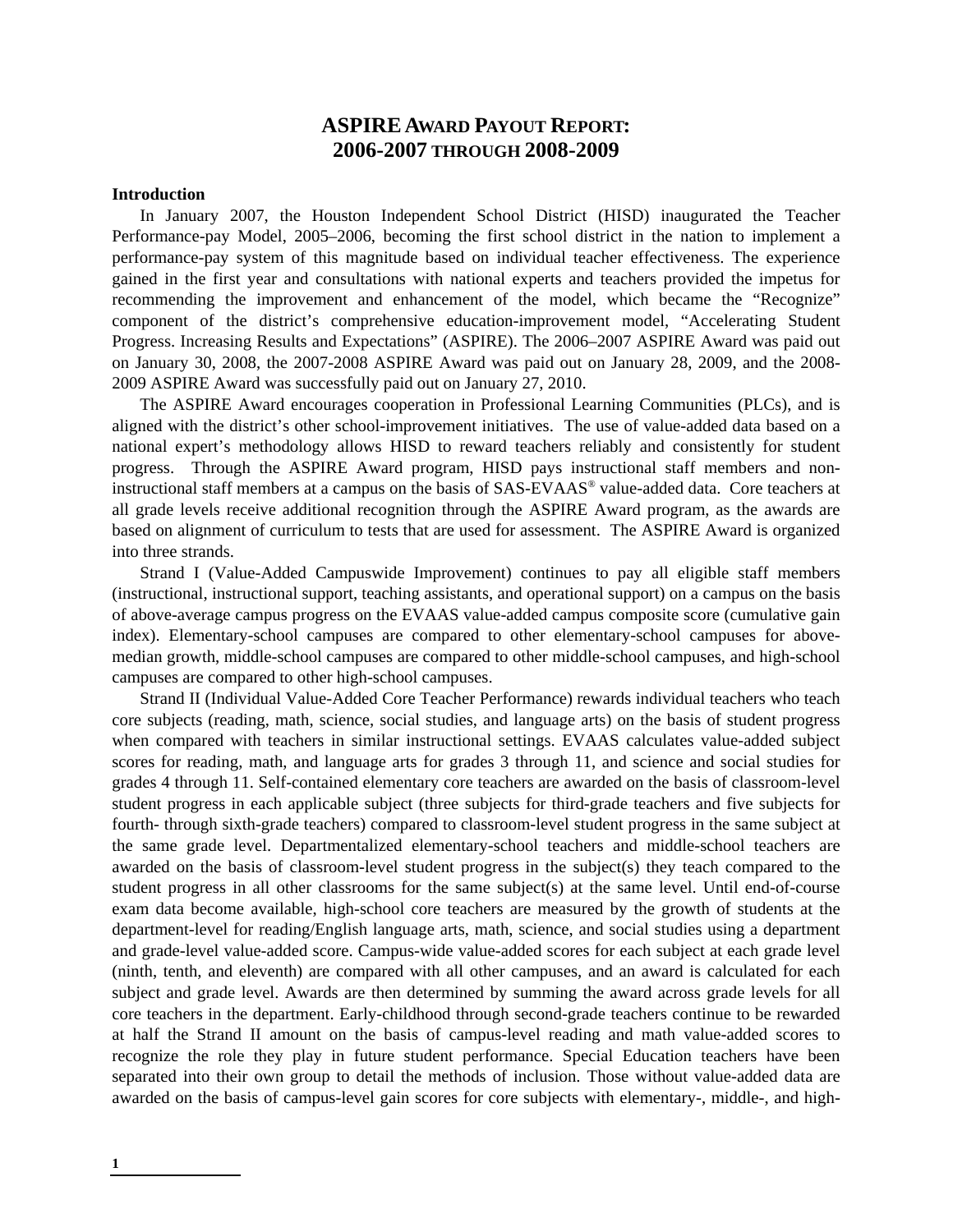school campuses compared to other same-level campuses, respectively, for each subject, also at half the Strand II amount. Elementary- and middle-school Special Education teachers with value-added data are analyzed under Strand II-A or Strand II-B. High-school Special Education teachers who teach seven or more students tested on the 2009 TAKS or TAKS Accommodated test are analyzed under Strand II-C. Early-childhood through second-grade core Special Education teachers are analyzed under Strand II-D.

Strand III (Campus Improvement and Achievement) is separated into parts A, B and C. Strand III-A rewards all instructional and instructional support staff at campuses where the school shows improvement in the top 50 percent when compared with 40 other schools with similar demographics around the state. Strand III-B provides an award to instructional and instructional support staff as well as teaching assistants at campuses achieving or maintaining a state accountability rating of Exemplary or Recognized. Strand III-C rewards writing teachers, and other instructional staff at half the amount, at campuses where at least 70 percent of students meet the TAKS writing/ELA readiness standard of 2200 or better and a written composition score of 3 or better. Staff at campuses that do not meet this award standard may still qualify for Strand III-C awards if their campus ranks in the top half of the progress distribution of percentage of students reaching the readiness standard.

Teachers are given the opportunity to opt out of the ASPIRE Award program, and every HISD teacher meeting ASPIRE Award eligibility requirements has the opportunity to participate in the first and third strands of the performance award. Teachers of reading, English language arts, mathematics, science, and social studies (the five core foundation subjects) are additionally eligible for Strand II. Fourth, seventh, and high school writing teachers have an additional award under Strand III-C to recognize their contributions and can earn an extra \$200 over the total potential amount for teachers of core foundation subjects.

In an effort to acknowledge good attendance on the part of our teachers, the ASPIRE Award includes an attendance bonus of 10 percent of the award amount earned for instructional staff, instructional support staff, and teaching assistants with perfect attendance during the school year and a bonus of 5 percent of the total amount earned for those missing fewer than two days.

For the purposes of the 2006-2007 ASPIRE Awards, employees were considered as either Instructional or Non-instructional staff or as a principal. Of the instructional staff, employees were considered as either core foundation or elective/ancillary teachers. The 2006-2007 employee categories are as follows:

- Instructional: those faculty who are classified by Human Resources under one of five job codes; RT (Regular Teachers), VT (Vocational Teachers), AE (Evaluation Specialists), ES (Counselors), and SA/H (Assistant Principals). These five faculty groups comprise the All Teaching Faculty.
	- o RT Includes all employees under the RT salary plan such as classroom teachers, librarians, nurses, Special Education teachers, ancillary teachers, therapists, and coordinators.
	- o VT Includes all employees under the VT salary plan such as CATE teachers.
	- o AE Includes all employees under the AE salary plan such as Bilingual Evaluation Specialists and Evaluation Specialists.
	- o ES Includes all employees under the ES salary plan such as elementary and secondary counselors, CATE counselors, and Bilingual counselors.
	- o SA/H Includes all employees under the SA/H salary plan such as elementary and secondary Assistant Principals.
- Core Foundation Teachers those teachers who instruct students in reading, math, science, or social studies.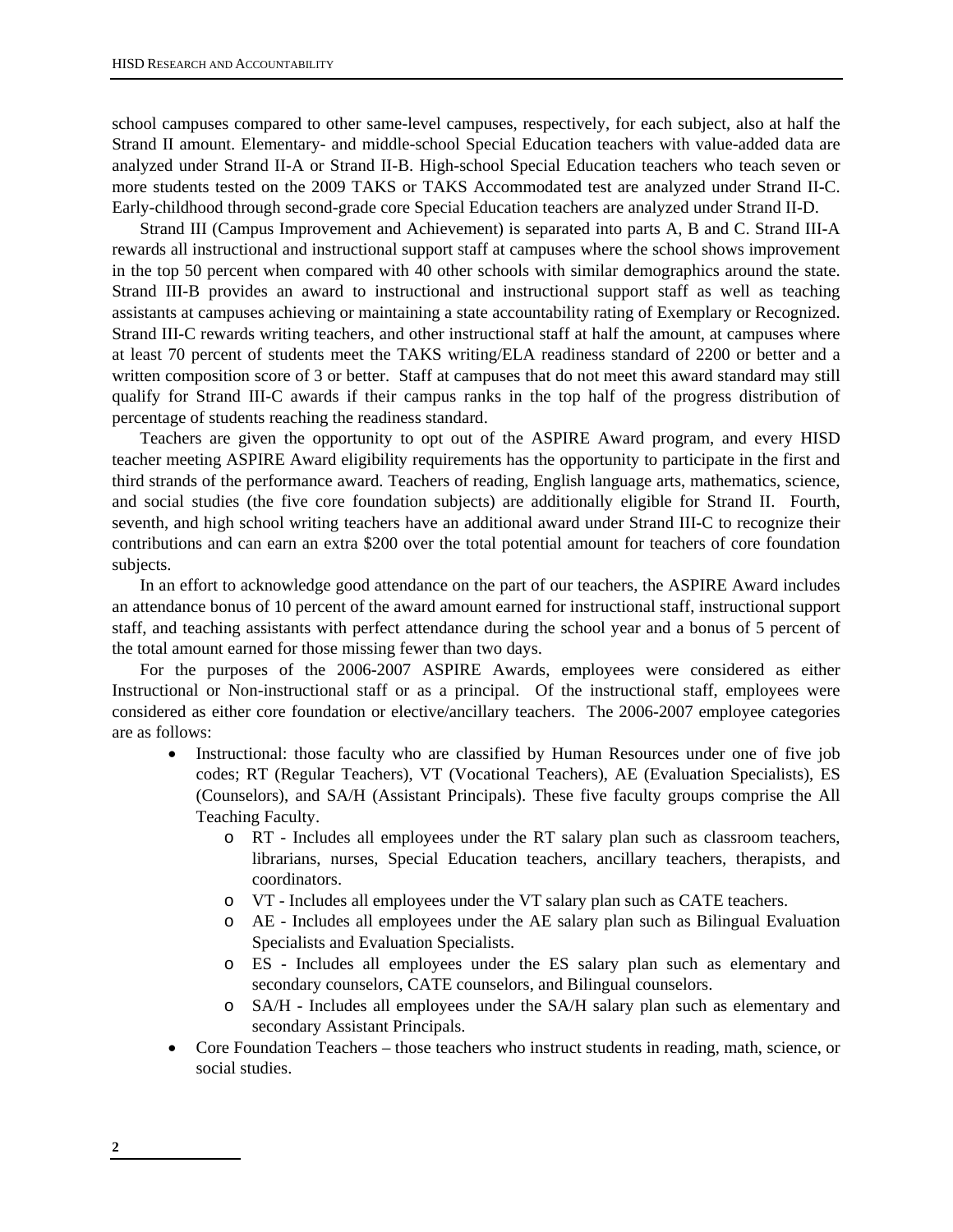- o Elementary At the elementary schools, core foundation teachers are defined as the homeroom teacher or teacher of record.
- o Secondary (Middle/High) At the secondary level, courses were determined to be core foundation courses based on their classification and description in the course catalog. Teachers at the middle and high schools were then identified as core foundation teachers if they taught one or more courses with a course number identified as a core foundation course.
- Elective/Ancillary Teachers –those teachers not classified as a Core Foundation Teacher
	- o Elementary Teachers that are not homeroom teachers. They include ancillary teachers and other instructional staff including counselors and assistant principals.
	- o Secondary Teachers that do not teach at least one core foundation course and other instructional staff including counselors and assistant principals.
- Non-Instructional Staff–Staff members that are not teachers, administrators, or other school professionals. They include janitors, aides, clerks, office personnel, and other staff members not included as School Administrators, All Teaching Faculty, or Core Teachers.

Improvements were made to the categorization of employees for the 2007-2008 ASPIRE Awards, and were continued for the 2008-2009 ASPIRE Award year. Employees were considered in one of 11 categories, as follows:

- Category A: Self-contained Core Foundation Teachers, grades 3-6. Considered as Instructional Core Foundation in 2006-2007, and qualified for Strand 2A awards.
- Category B: Departmentalized Core Foundation Teachers, grades 3-8. Considered as Instructional Core Foundation in 2006-2007, and qualified for Strand 2B awards.
- Category C: Core Foundation Teachers, grades 9-12. Considered as Instructional Core Foundation in 2006-2007, and qualified for Strand 2C awards.
- Category D: Core Foundation Teachers, grades PK-2. Considered as Instructional Core Foundation in 2006-2007, and qualified as Strand 2D awards.
- Category E: Special Education Core Foundation Teachers, grades 3-12. Considered as Instructional Core Foundation in 2006-2007. For those special education teachers whose courses were listed, they were considered for Strand 2 awards using special analysis, and were eligible for a reduced amount.
- Category F: Elective/Ancillary Teachers.
- Category G: Instructional Support Staff. Considered as Elective/Ancillary in 2006-2007.
- Category H: Teaching Assistants. Considered as Non-instructional in 2006-2007.
- Category I: Operational Support Staff. Considered as Non-instructional in 2006-2007.
- Category J: Principals. Considered as Principal in 2006-2007.
- Category K: Assistant Principals. Considered as Elective/Ancillary in 2006-2007.

### **Results**

For the 2006-2007 ASPIRE Awards, a total of 20,152 campus-based employees were considered. Of those, 16,951 (84%) met eligibility requirements. For the 2007-2008 ASPIRE Awards, a total of 19,201 employees were considered. Of those, 18,114 (94%) met eligibility requirements. For the 2008-2009 ASPIRE Awards, a total of 22,924 employees were considered. Of those, 17,806 (78%) met eligibility requirements. There was an increase in the total number of employees considered as eligible from 2006- 2007 to 2007-2008. The biggest factor in the increase in percentage of eligible employees is the elimination of the 2006-2007 requirement that the employee return to the district in a salaried position as of the payout date. For the 2008-2009 award year, there was a marked decrease in the number of employees considered as eligible. For this award year, the district implemented the requirement that an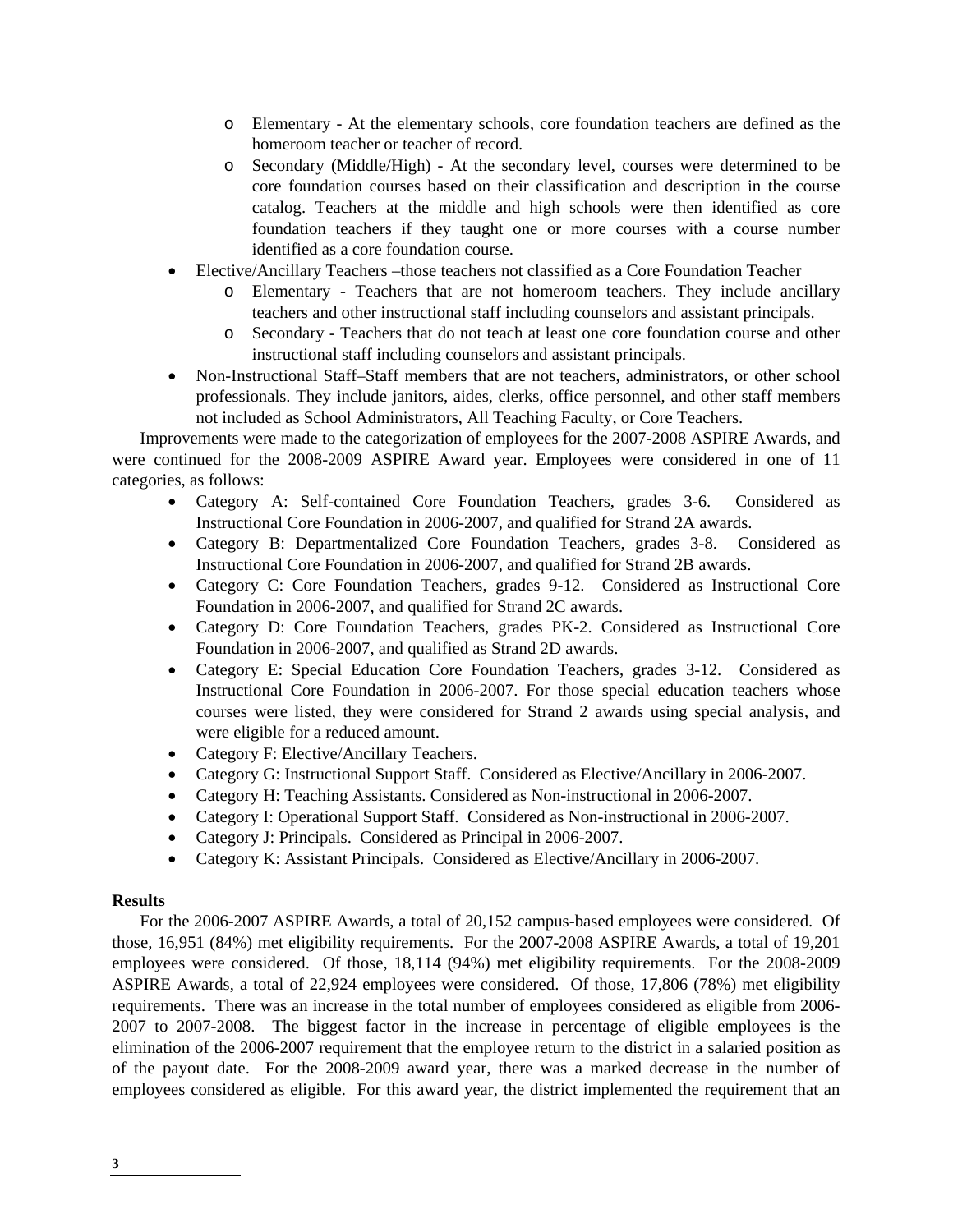employee must be in attendance for at least 90% of the school year in order to be considered as eligible for the ASPIRE Award.

**Table 1a** displays the eligible categorizations of employees in 2006-2007. Of the 16,951 eligible employees, 13,157 (78%) were paid and 3,794 (22%) were not paid. Among instructional core staff who received some award, amounts ranged from \$75 to \$7,865, with an average award of \$2,666.36. Among principals who received some award, amounts ranged from \$80 to \$11,760, with an average award of \$4,812.33. Table  $1a<sup>1</sup>$  also details the minimum, maximum, and mean amounts by category of the employees who received an award in 2006-2007.

|                                                         | Category                   |                 |                        |        | Eligible<br><b>Employees</b> |            | <b>Of Paid Employees</b> |             |
|---------------------------------------------------------|----------------------------|-----------------|------------------------|--------|------------------------------|------------|--------------------------|-------------|
| $2007 -$<br>08                                          | $2006 - 07$                | <b>Eligible</b> | <b>Not</b><br>Eligible | # Paid | # Not<br>Paid                | $Minimum†$ | <b>Maximum</b>           | <b>Mean</b> |
| $\mathbf{A}$<br>$\, {\bf B}$<br>$\mathcal{C}$<br>D<br>E | Instructional,<br>Core     | 8,111           | 981                    | 7,208  | 903                          | \$75.00    | \$7,865.00               | \$2,666.68  |
| $\mathbf F$<br>G<br>$\bf K$                             | Instructional,<br>Non-core | 4,388           | 1,072                  | 3,548  | 840                          | \$41.25    | \$2,530.00               | \$977.85    |
| H<br>$\mathbf I$                                        | Non-<br>instructional      | 4,193           | 1,136                  | 2,159  | 2,034                        | \$62.50    | \$500.00                 | \$369.74    |
|                                                         | Principal                  | 259             | 12                     | 242    | 17                           | \$80.00    | \$11,760.00              | \$4,812.33  |
| <b>Total</b>                                            |                            | 16,951          | 3,201                  | 13,157 | 3,794                        |            |                          |             |

**Table 1a. Eligibility by Categorization, 2006–2007 ASPIRE Award** 

† Awards are prorated by FTE and percent of assignment at each qualifying campus.

**Table 1b** displays the eligible categorizations of employees in 2007-2008. Of the 18,114 eligible employees, 15,844 (87%) were paid and 2,270 (13%) were not paid. Nearly 2,700 more employees were paid in 2007-2008 than were paid in 2006-2007. Among core teachers who received some award, amounts ranged from \$100 to \$8,580, with an average award of \$2,773.94, for an increase in average award of approximately \$107. Among principals who received some award, amounts ranged from \$200 to \$12,400, with an average award of \$5,102.42, for an increase in average award of approximately \$290. Table 1b also details the minimum, maximum, and mean amounts by category of the employees who received an award.

 $\overline{a}$ 

<sup>&</sup>lt;sup>1</sup> Table 1a was updated on  $7/1/10$  to reflect a change to one employee's core status.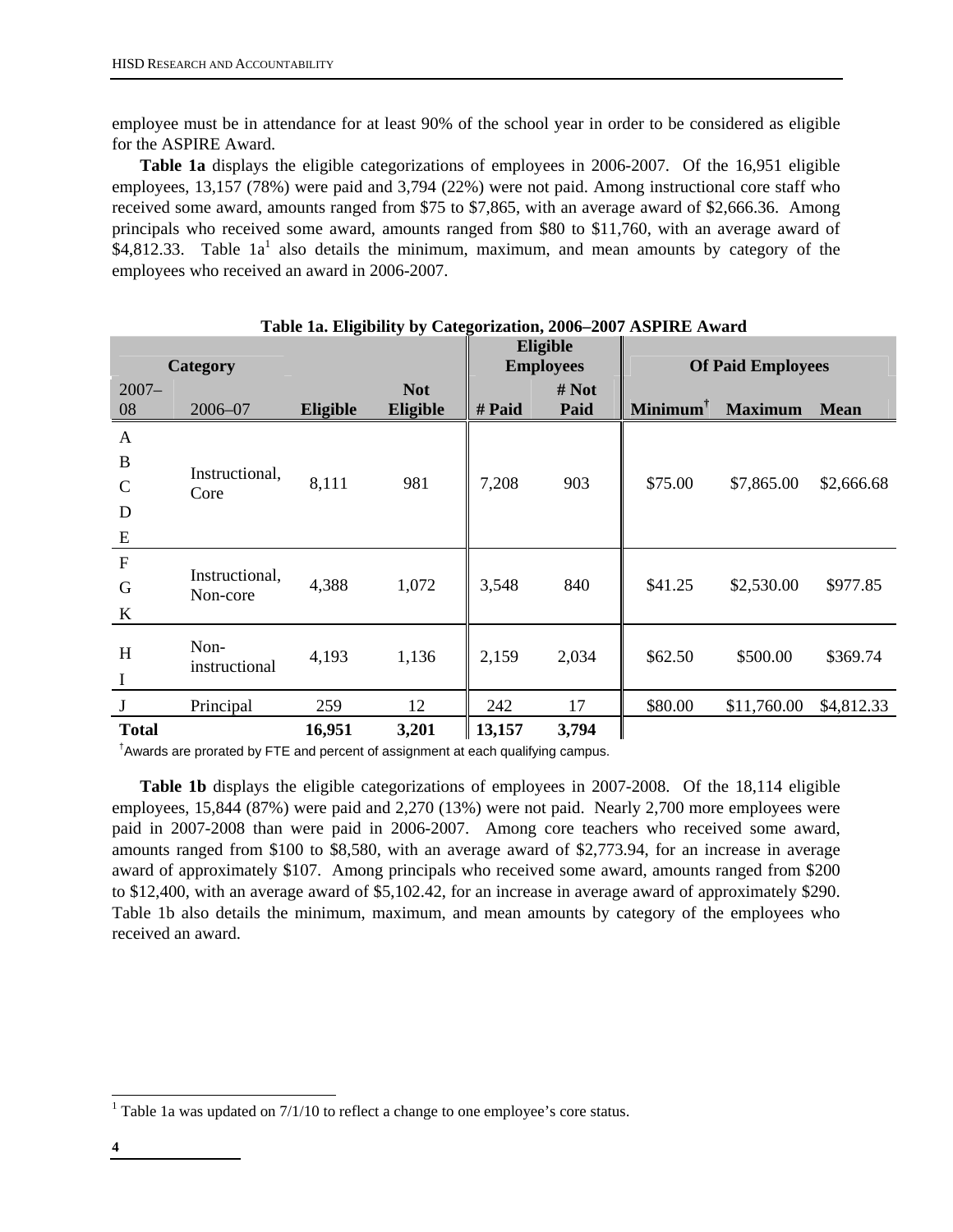|                         |              | $\frac{1}{2}$ | <b>Eligible Employees</b> | $\sim$       | <b>Of Paid Employees</b> |                |              |  |
|-------------------------|--------------|---------------|---------------------------|--------------|--------------------------|----------------|--------------|--|
|                         |              | <b>Not</b>    |                           | # Not        |                          |                |              |  |
|                         | Eligible     | Eligible      | # Paid                    | Paid         | <b>Minimum</b>           | <b>Maximum</b> | <b>Mean</b>  |  |
| Category A              | 1,287        | 10            | 1,275                     | 12           | \$200.00                 | \$8,360.00     | \$3,033.88   |  |
| Category B              | 2,644        | 54            | 2,400                     | 244          | \$100.00                 | \$7,920.00     | \$3,200.53   |  |
| Category C              | 1,376        | 32            | 1,375                     | $\mathbf{1}$ | \$200.00                 | \$8,580.00     | \$3,211.07   |  |
| Category D              | 3,188        | 38            | 3,055                     | 133          | \$100.00                 | \$5,390.00     | \$2,278.78   |  |
| Category E              | 706          | $\tau$        | 687                       | 19           | \$100.00                 | \$5,100.00     | \$2,128.29   |  |
| Category F              | 2,688        | 82            | 2,537                     | 151          | \$100.00                 | \$2,860.00     | \$1,196.11   |  |
| Category G              | 1,319        | 46            | 1,179                     | 140          | 40.00<br>\$              | 1,522.50<br>\$ | 651.49<br>\$ |  |
| Category H <sup>*</sup> | 1,355        | 92            | 1,048                     | 307          | \$<br>25.00              | 935.00<br>\$   | \$<br>431.62 |  |
| Category I              | 2,934        | 169           | 1,696                     | 1,238        | 75.00<br>\$              | \$<br>500.00   | 376.59<br>\$ |  |
| Category J              | 267          | 4             | 255                       | 12           | \$200.00                 | \$12,400.00    | \$5,102.42   |  |
| Category K              | 350          | 8             | 337                       | 13           | \$100.00                 | \$6,080.00     | \$2,962.63   |  |
| Ineligible              |              |               |                           |              |                          |                |              |  |
| Category                | $\mathbf{0}$ | 545           | N/A                       | N/A          | N/A                      | N/A            | N/A          |  |
| <b>Total</b>            | 18,114       | 1,087         | 15,844                    | 2,270        |                          |                |              |  |

**Table 1b. Eligibility by Categorization, 2007-2008 ASPIRE Award** 

| <b>Core Teachers'' (Categories A-E)</b> |       |     |       |     |          |            |            |
|-----------------------------------------|-------|-----|-------|-----|----------|------------|------------|
|                                         | 9,201 | 41  | 8.792 | 409 | \$100.00 | \$8,580.00 | \$2,773.94 |
| "Teachers" (Categories A-F)             |       |     |       |     |          |            |            |
|                                         | 1,889 | 223 | 1,329 | 560 | \$100.00 | \$8,580.00 | \$2,420.60 |

\*Six employees were paid a total award of \$25. These employees were teaching assistants from North Central Alternative Elementary, Gregory Lincoln Elementary and Gregory Lincoln Middle School who were awarded Strand 3B funds only. Strand 3B for these campuses was \$25 for Teaching Assistants, as these campuses were averaged with one campus rated "Recognized" (\$50) and another rated "Academically Acceptable" (\$0).

**Table 1c** displays the eligible categorizations of employees in 2008-2009. Of the 17,806 eligible employees, 15,710 (88%) were paid and 2,051 (12%) were not paid. Approximately the same number of staff were paid in 2008-2009 as in 2007-2008. Among core teachers who received some award, amounts ranged from \$100 to \$10,902.98, with an average award of \$3,615.58, for an increase in average award of approximately \$842. Among principals who received some award, amounts ranged from \$240 to \$15,530, with an average award of \$6,122.46, for an increase in average award of approximately \$1,003. Table 1c also details the minimum, maximum, and mean amounts by category of the employees who received an award.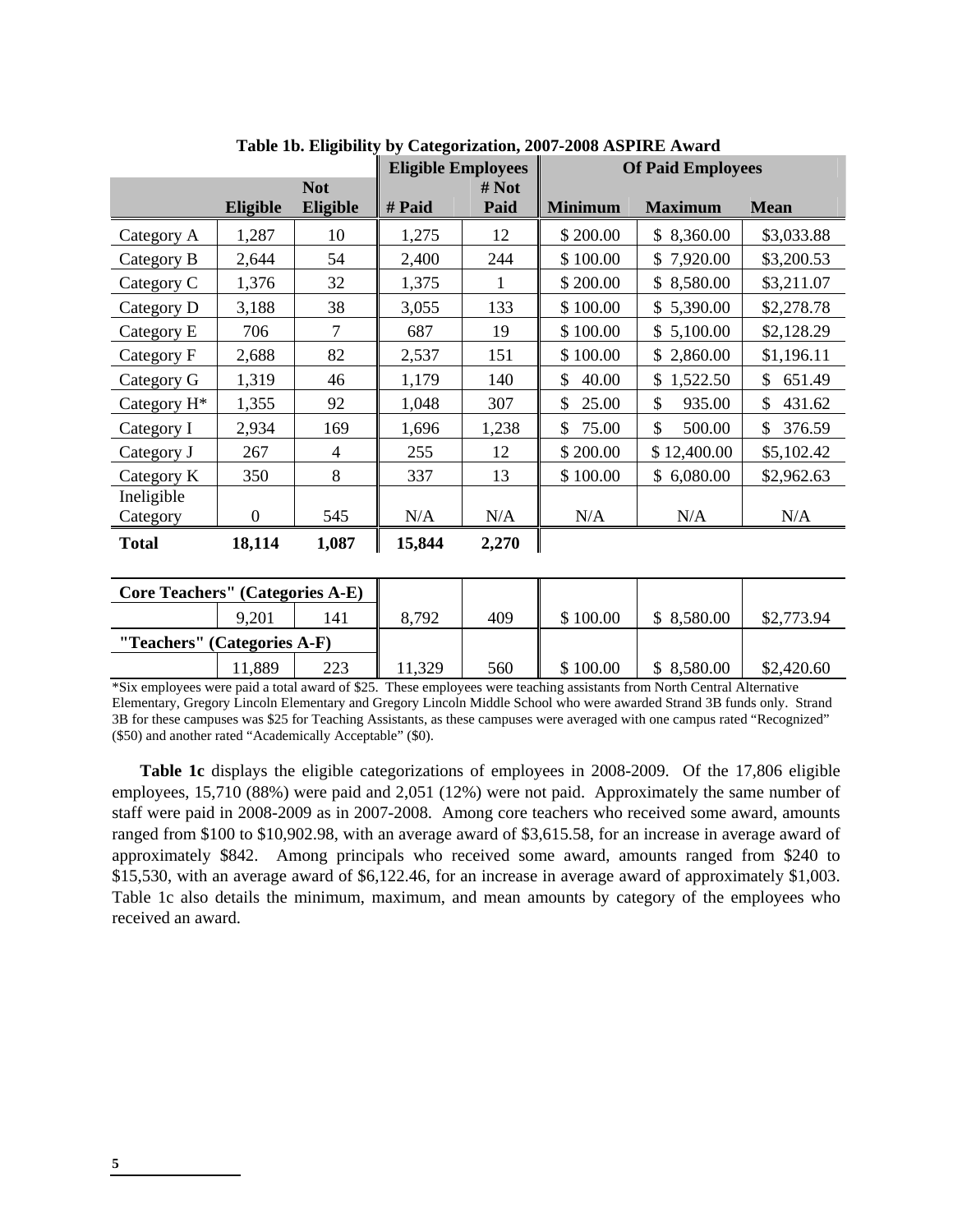|                        |                 |                        |        | Eligible<br><b>Employees</b> |                | <b>Of Paid Employees</b> |             |
|------------------------|-----------------|------------------------|--------|------------------------------|----------------|--------------------------|-------------|
|                        | <b>Eligible</b> | <b>Not</b><br>Eligible | # Paid | # Not<br>Paid                | <b>Minimum</b> | <b>Maximum</b>           | <b>Mean</b> |
| Category A             | 1,232           | 39                     | 1,226  | 6                            | \$200.00       | \$10,902.98              | \$4,094.03  |
| Category B             | 2,704           | 123                    | 2,581  | 123                          | \$100.00       | \$10,902.98              | \$4,103.14  |
| Category C             | 1,473           | 99                     | 1,453  | 20                           | \$200.00       | \$10,682.98              | \$4,260.72  |
| Category D             | 3,165           | 156                    | 3,121  | 44                           | \$200.00       | \$7,272.98               | \$2,886.38  |
| Category E             | 551             | 66                     | 533    | 18                           | \$158.81       | \$7,052.98               | \$2,665.22  |
| Category F             | 2,297           | 192                    | 2,211  | 86                           | \$125.00       | \$3,422.98               | \$1,439.13  |
| Category G             | 1,506           | 109                    | 1,391  | 115                          | \$40.00        | \$1,870.00               | \$725.59    |
| Category $H^*$         | 1,309           | 215                    | 1,085  | 224                          | \$25.00        | \$1,210.00               | \$464.91    |
| Category I             | 2,885           | 332                    | 1,480  | 1,405                        | \$150.00       | \$750.00                 | \$569.89    |
| Category J             | 268             | 7                      | 264    | 4                            | \$240.00       | \$15,530.00              | \$6,122.46  |
| Category K             | 371             | 5                      | 365    | 6                            | \$200.00       | \$7,765.00               | \$3,232.92  |
| Ineligible<br>Category | 45              | 3,775                  | N/A    | N/A                          | N/A            | N/A                      | N/A         |
| <b>Total</b>           | 17,806          | 5,118                  | 15,710 | 2,051                        |                |                          |             |

|  |  | Table 1c. Eligibility by Categorization, 2008-2009 ASPIRE Award <sup>2</sup> |
|--|--|------------------------------------------------------------------------------|
|  |  |                                                                              |

| <b>Core Teachers'' (Categories A-E)</b> |       |     |       |     |          |             |            |
|-----------------------------------------|-------|-----|-------|-----|----------|-------------|------------|
|                                         | 9,125 | 483 | 8.914 | 211 | \$100.00 | \$10,902.98 | \$3,615.58 |
| "Teachers" (Categories A-F)             |       |     |       |     |          |             |            |
|                                         | 1,422 | 675 | 125   | 297 | \$100.00 | \$10,902.98 | \$3,183.03 |

\*Six employees were paid a total award of \$25. These employees were teaching assistants from Gregory Lincoln Elementary and Gregory Lincoln Middle School who were awarded Strand 3B funds only. Strand 3B for this campus was \$25 for Teaching Assistants, as these campuses were averaged with one campus rated "Recognized" (\$50) and another rated "Academically Acceptable" (\$0).

In 2006-2007, a total of \$24,653,724.71 was paid; in 2007-2008, a total of \$31,581,703.46 was paid; and in 2008-2009 a total of \$40,564,693.83 was paid in ASPIRE Awards. There was an increase in total awards of approximately \$6.9 million from 2006-2007 to 2007-2008, and an increase of approximately \$8.98 million from 2007-2008 to 2008-2009. Of the three strands, Strand 2 reflected the highest amount paid to employees in all years (\$12,465,871.28 in 2006-2007, \$15,164,006.27 in 2007-2008, and \$20,662,487.64 in 2008-2009). In 2007-2008, Strand 3 awards show the largest increase from the previous year, with approximately \$2.9 million more being paid out in the second year than in the first. For 2008-2009, Strand 2 awards show the largest increase from the previous year, as expected. Strand 2 awards increased by approximately \$5.5 million. Strand IIIC shows a nominal decrease as award calculations for that strand tightened. Amounts by strand are displayed below (see **Table 2**) for all three ASPIRE years, along with the difference in total award amounts per strand from 2007-2008 to 2008- 2009. In addition, for the 2008-2009 award year, the Texas District Award for Teacher Excellence (DATE) grant provided a supplemental fund of approximately \$110,000 to be paid out to teachers (Categories A-F) only, above and beyond their ASPIRE Award. We do not anticipate this supplemental

 $\overline{a}$ 

 $2\,2008 - 2009$  data, finalized on  $7/14/10$ , was updated on  $7/19/10$ .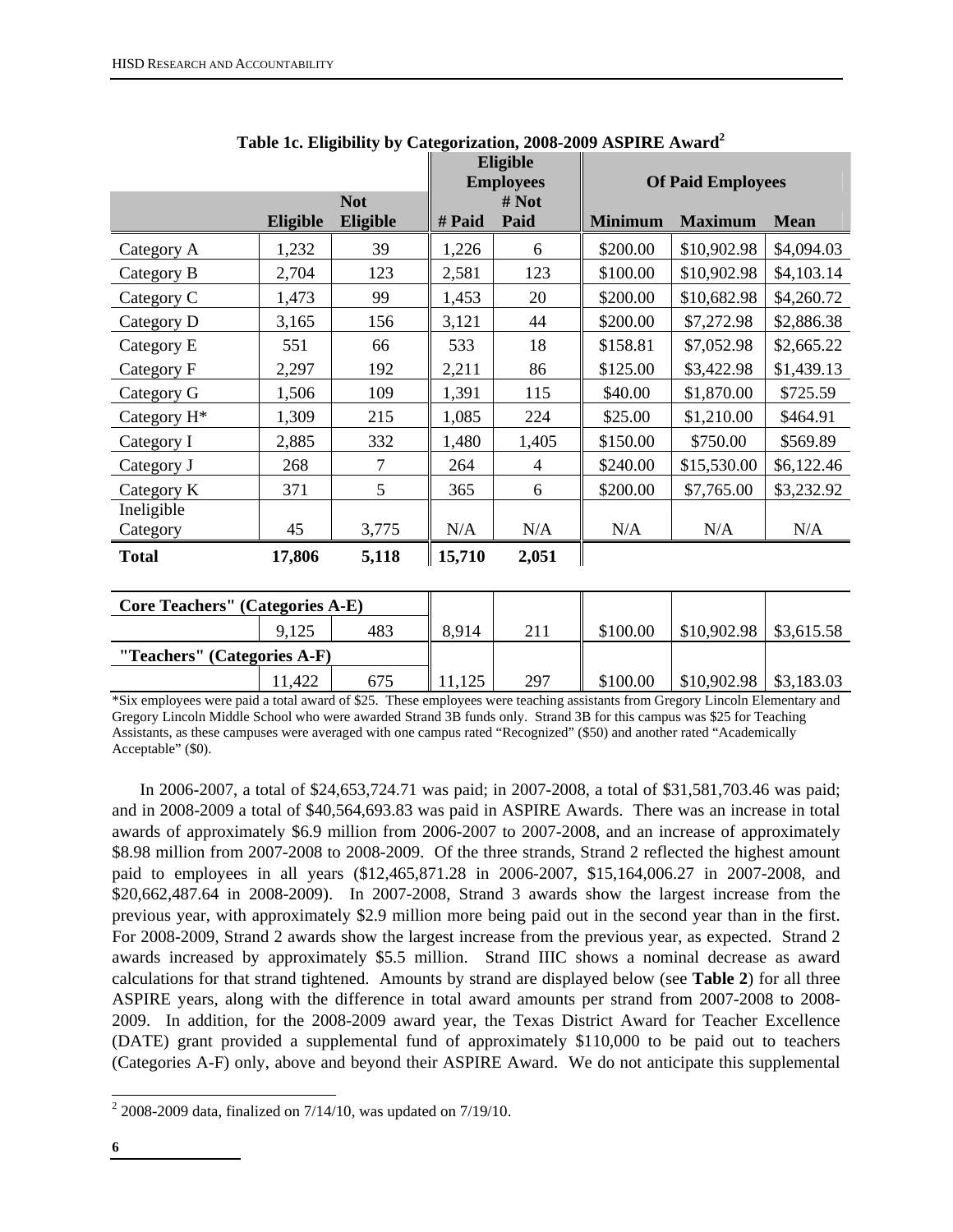fund again for upcoming award years, but it is described below, as the total award is affected by this amount.

|                             | 2006-2007 Total | 2007-2008 Total | 2008-2009 Total | 07-08 to 08-09<br><b>Difference</b> |
|-----------------------------|-----------------|-----------------|-----------------|-------------------------------------|
| <b>Strand 1 Total</b>       | \$5,785,445.13  | \$7,110,021.99  | \$9,292,437.65  | \$2,182,415.66                      |
| <b>Strand 2 Total</b>       | \$12,465,871.28 | \$15,164,006.27 | \$20,662,487.64 | \$5,498,481.37                      |
| <b>Strand 3 Total*</b>      | \$6,137,924.34  | \$9,043,512.82  | \$10,135,574.25 | \$1,092,061.43                      |
| <b>Strand 3A Total</b>      | \$5,493,651.08  | \$5,720,776.02  | \$6,166,365.59  | \$445,589.57                        |
| <b>Strand 3B Total</b>      | \$645,399.76    | \$1,681,781.80  | \$2,500,519.66  | \$818,737.86                        |
| <b>Strand 3C Total</b>      | \$0.00          | \$1,640,955.00  | \$1,468,689.00  | (\$172,266.00)                      |
| <b>Total Pre-Attendance</b> | \$24,389,240.75 | \$31,317,541.08 | \$40,090,499.54 | \$8,772,958.46                      |
| <b>Attendance Total</b>     | \$264,436.00    | \$264,162.38    | \$363,461.91    | \$99,299.53                         |
| <b>DATE</b> Supplement      |                 |                 |                 |                                     |
| <b>Total</b>                | \$0.00          | \$0.00          | \$110,732.38    | \$110,732.38                        |
| <b>Total Award</b>          | \$24,653,724.71 | \$31,581,703.46 | \$40,564,693.83 | \$8,982,990.37                      |

## Table 2. Strand Totals for all Paid Employees<sup>3</sup>

\*Strand 3 Total does not add up to Strand 3A and Strand 3B for 2006-2007 as various adjustments were made after payout had been completed.

Core teachers were paid a total of \$19,221,442.87 in awards in 2006-2007, comprised of Strand 1 awards (\$3,295,700.00), Strand 2 awards (\$11,684,794.28), Strand 3 awards (\$4,029,765.50) and Attendance bonus amounts (\$211,183.09), as listed in **Table 3a<sup>4</sup>** . In 2007-2008, core teachers were paid a total of \$24,388,511.99 in awards, comprised of Strand 1 awards (\$4,055,480.00), Strand 2 awards (\$13,656,440.81), Strand 3 awards (\$6,454,520.00) and Attendance bonus amounts (\$222,071.18),

|                           | <b>Category</b>             |               |                 |                 |                 |                   |                 |
|---------------------------|-----------------------------|---------------|-----------------|-----------------|-----------------|-------------------|-----------------|
| $2007 - 08$               | $2006 - 07$                 | <b>Number</b> | <b>Strand 1</b> | <b>Strand 2</b> | <b>Strand 3</b> | <b>Attendance</b> | <b>Total</b>    |
| A                         |                             |               |                 |                 |                 |                   |                 |
| $\, {\bf B}$              |                             |               |                 |                 |                 |                   |                 |
| $\mathsf{C}$              | Instructional,<br>Core      | 7,208         | \$3,295,700.00  | \$11,684,794.28 | \$4,029,765.50  | \$211,183.09      | \$19,221,442.87 |
| D                         |                             |               |                 |                 |                 |                   |                 |
| E                         |                             |               |                 |                 |                 |                   |                 |
| $\boldsymbol{\mathrm{F}}$ |                             |               |                 |                 |                 |                   |                 |
| G                         | *Instructional.<br>Non-core | 3,548         | \$1,525,368.13  | \$0.00          | \$1,890,754.34  | \$53,252.91       | \$3,469,423.34  |
| $\bf K$                   |                             |               |                 |                 |                 |                   |                 |
| H                         | Non-                        | 2,159         | \$798,275.00    | \$0.00          | \$0.00          | \$0.00            | \$798,275.00    |
| $\bf{I}$                  | instructional               |               |                 |                 |                 |                   |                 |
|                           | Principal                   | 242           | \$166,102.00    | \$781,077.00    | \$217,404.50    | \$0.00            | \$1,164,583.50  |
| -- -                      |                             |               |                 |                 |                 |                   |                 |

**Total 13,157 \$5,785,445.13 \$12,465,871.28 \$6,137,924.34 \$264,436.00 \$24,653,724.71**  \*For 2006–2007, the strand amounts and attendance bonus for instructional, non-core employees do not add up to the Total amount due to adjustments of \$47.96. The Total Award amount of \$24,653,724.71 does reflect the actual payout.

<sup>3</sup> 2008-2009 data, finalized on 7/14/10, was updated on 7/19/10.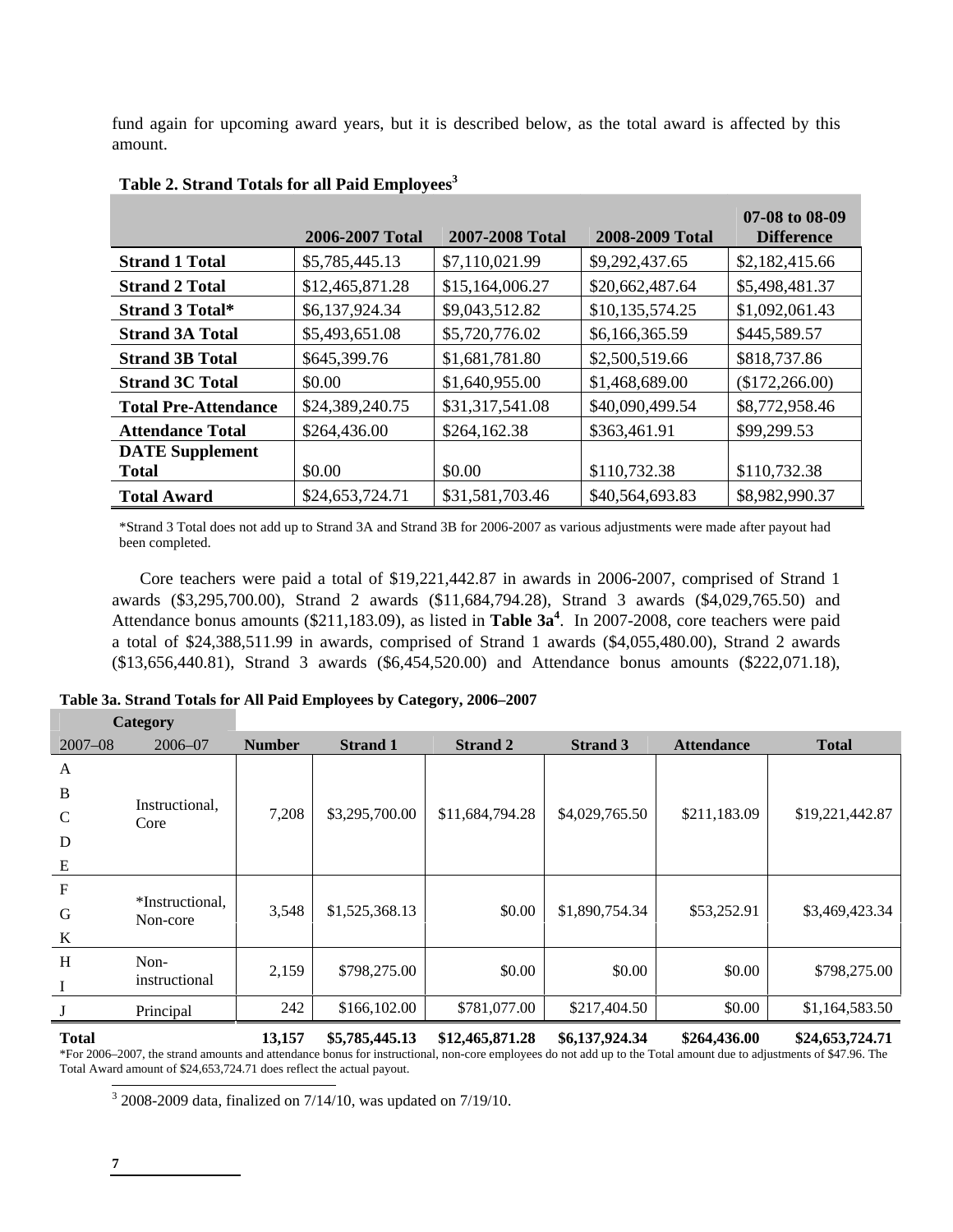described in **Table 3b**. Core teachers in 2008-2009 were paid a total of \$32,229,284.33, comprised of Strand 1 awards (\$5,549,047.50), Strand 2 awards (\$18,946,300.14), Strand 3 awards (\$7,328,427.50), attendance bonus amounts (\$310,547.51), and the DATE grant supplemental funds (\$94,961.68), described in **Table 3c**. The total number of eligible people paid in 2006-2007 by category are listed in Table 3a with the strand totals and the total award paid to that category. The total number of eligible people paid in 2007-2008 and in 2008-2009 by category are listed in Tables 3b and 3c, respectively, with strand totals and the total award paid to that category. Table 3b and 3c include a section describing the total dollar amounts for "Core Teachers" and "Teachers," to allow for better comparisons.

| Paid              |               |                 |                 |                 |                   |                 |
|-------------------|---------------|-----------------|-----------------|-----------------|-------------------|-----------------|
| <b>Categories</b> | <b>Number</b> | <b>Strand 1</b> | <b>Strand 2</b> | <b>Strand 3</b> | <b>Attendance</b> | <b>Total</b>    |
| Category A        | 1275          | \$551,750.00    | \$2,260,491.50  | \$1,015,475.00  | \$40,478.12       | \$3,868,194.62  |
| Category B        | 2400          | \$1,174,450.00  | \$4,780,281.25  | \$1,659,512.50  | \$67,026.67       | \$7,681,270.42  |
| Category C        | 1375          | \$714,180.00    | \$2,720,577.78  | \$934,042.50    | \$46,427.50       | \$4,415,227.78  |
| Category D        | 3055          | \$1,332,950.00  | \$3,224,000.00  | \$2,347,460.00  | \$57,277.25       | \$6,961,687.25  |
| Category E        | 687           | \$282,150.00    | \$671,090.28    | \$498,030.00    | \$10,861.64       | \$1,462,131.92  |
| Category F        | 2537          | \$1,282,897.50  | \$0.00          | \$1,722,292.00  | \$29,331.70       | \$3,034,521.20  |
| Category G        | 1179          | \$412,087.50    | \$0.00          | \$344,875.50    | \$11,148.25       | \$768,111.25    |
| Category H        | 1048          | \$403,425.00    | \$0.00          | \$47,305.00     | \$1,611.25        | \$452,341.25    |
| Category I        | 1696          | \$638,695.00    | \$0.00          | \$0.00          | \$0.00            | \$638,695.00    |
| Category J        | 255           | \$169,228.13    | \$835,974.00    | \$295,914.75    | \$0.00            | \$1,301,116.87  |
| Category K        | 337           | \$148,208.87    | \$671,591.47    | \$178,605.57    | \$0.00            | \$998,405.91    |
| <b>Total</b>      | 15844         | \$7,110,022.00  | \$15,164,006.28 | \$9,043,512.82  | \$264,162.38      | \$31,581,703.47 |

|--|

|                             | "Core Teachers" (Categories A-E) |  |                                         |                                                         |                 |
|-----------------------------|----------------------------------|--|-----------------------------------------|---------------------------------------------------------|-----------------|
|                             |                                  |  | 8792   \$4,055,480.00   \$13,656,440.81 | $\frac{1}{2}$ \$6,454,520.00 $\frac{1}{2}$ \$222,071.18 | \$24,388,511.99 |
| "Teachers" (Categories A-F) |                                  |  |                                         |                                                         |                 |
|                             | 11329                            |  | \$5,338,377.50   \$13,656,440.81        | $\vert$ \$8,176,812.00 $\vert$ \$251,402.88 $\vert$     | \$27,423,033.19 |

 $4$  Table 3a was updated on  $7/1/10$  to reflect a change to one employee's core status.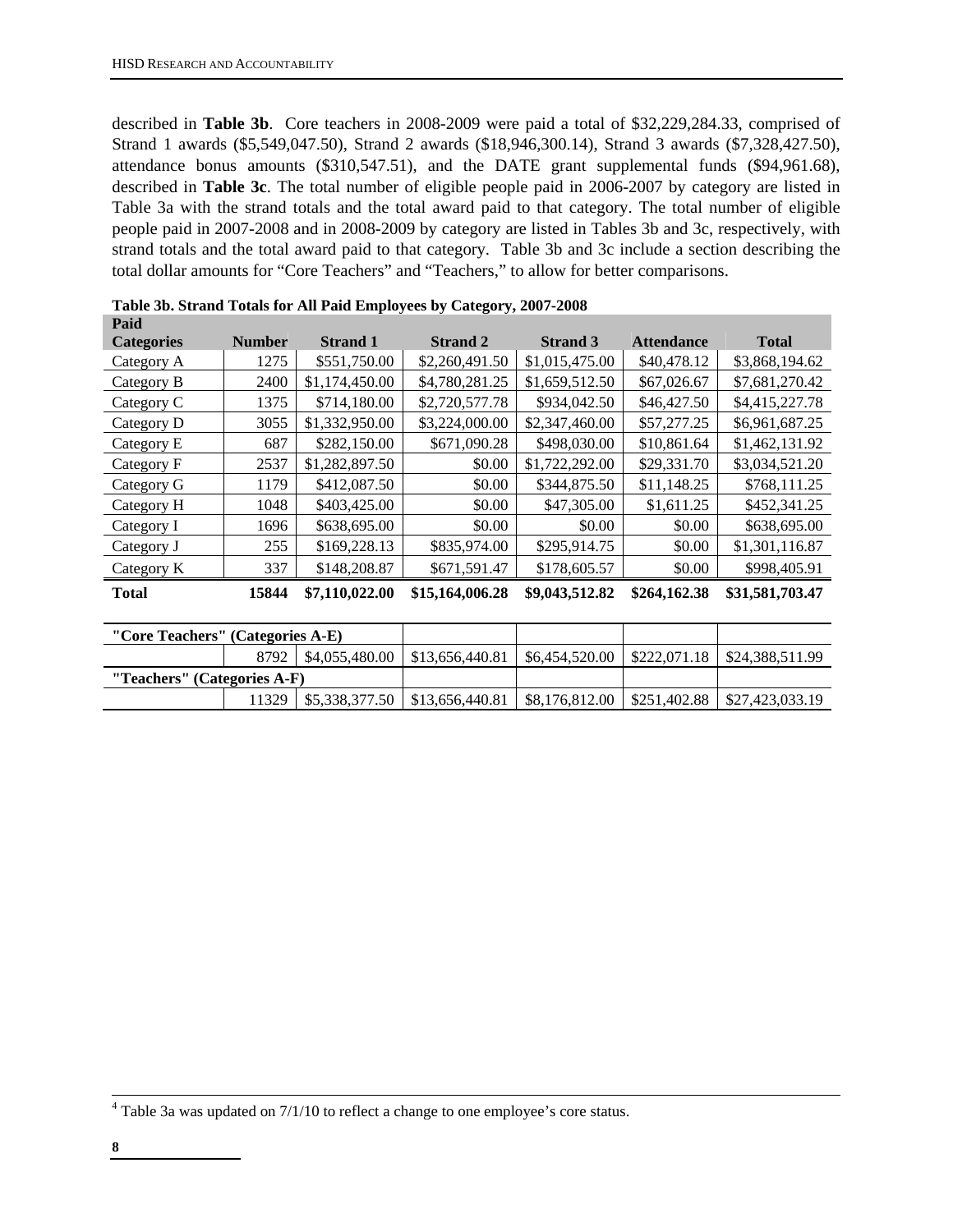| Paid<br><b>Categories</b>        | <b>Number</b> | <b>Strand 1</b> | <b>Strand 2</b> | <b>Strand 3</b> | <b>Attendance</b> | <b>DATE</b><br><b>Supplement</b> | <b>Total</b>    |
|----------------------------------|---------------|-----------------|-----------------|-----------------|-------------------|----------------------------------|-----------------|
| Category A                       | 1,226         | \$729,000.00    | \$3,073,437.50  | \$1,137,025.00  | \$65,425.21       | \$14,394.82                      | \$5,019,282.53  |
|                                  |               |                 |                 |                 |                   |                                  |                 |
| Category B                       | 2,581         | \$1,813,612.50  | \$6,776,962.50  | \$1,881,405.00  | \$90,884.58       | \$27,348.86                      | \$10,590,213.44 |
| Category C                       | 1,453         | \$853,260.00    | \$4,070,935.56  | \$1,190,887.50  | \$59,038.87       | \$16,705.26                      | \$6,190,827.19  |
| Category D                       | 3,121         | \$1,880,550.00  | \$4,321,362.50  | \$2,691,735.00  | \$84,379.75       | \$30,373.20                      | \$9,008,400.45  |
| Category E                       | 533           | \$272,625.00    | \$703,602.08    | \$427,375.00    | \$10,819.10       | \$6,139.54                       | \$1,420,560.72  |
| Category F                       | 2,211         | \$1,400,718.75  | --              | \$1,730,763.25  | \$34,662.60       | \$15,770.70                      | \$3,181,915.30  |
| Category G                       | 1,391         | \$535,715.15    | --              | \$457,386.90    | \$16,186.80       | --                               | \$1,009,288.85  |
| Category H                       | 1,085         | \$436,800.00    | --              | \$65,565.00     | \$2,065.00        | $- -$                            | \$504,430.00    |
| Category I                       | 1,480         | \$843,431.25    | --              | --              | --                | --                               | \$843,431.25    |
| Category J                       | 264           | \$299,100.00    | \$981,450.00    | \$335,778.75    | --                | $\qquad \qquad -$                | \$1,616,328.75  |
| Category K                       | 365           | \$227,625.00    | \$734,737.50    | \$217,652.85    | --                | --                               | \$1,180,015.35  |
| <b>Total</b>                     | 15,710        | \$9,292,437.65  | \$20,662,487.64 | \$10,135,574.25 | \$363,461.91      | \$110,732.38                     | \$40,564,693.83 |
|                                  |               |                 |                 |                 |                   |                                  |                 |
| "Core Teachers" (Categories A-E) |               |                 |                 |                 |                   |                                  |                 |

| Table 3c. Strand Totals for All Paid Employees by Category, 2008-2009 <sup>5</sup> |  |  |  |  |  |  |
|------------------------------------------------------------------------------------|--|--|--|--|--|--|
|------------------------------------------------------------------------------------|--|--|--|--|--|--|

| "Core Teachers" (Categories A-E) |        |                        |                                                |                                |              |              |                 |
|----------------------------------|--------|------------------------|------------------------------------------------|--------------------------------|--------------|--------------|-----------------|
|                                  |        | 8,914   \$5,549,047.50 | \$18,946,300.14                                | \$7,328,427.50                 | \$310,547.51 | \$94.961.68  | \$32,229,284.33 |
| "Teachers" (Categories A-F)      |        |                        |                                                |                                |              |              |                 |
|                                  | 11.125 |                        | $$6,949,766.25 \;   \; $18,946,300.14 \;   \;$ | $$9,059,190.75$   \$345,210.11 |              | \$110,732.38 | \$35,411,199.63 |

## **Conclusions**

The district has successfully awarded teachers through a performance pay program for the last four consecutive years. Beginning in 2005-2006, the Teacher Performance Pay Model (TPPM) was awarded. The experience gained in the first year and consultations with national experts and teachers provided the impetus for recommending the improvement and enhancement of the model, which became the "Recognize" component of the district's comprehensive education-improvement model, "Accelerating Student Progress: Increasing Results and Expectations" (ASPIRE). While teacher performance awards have been paid for four consecutive years, the ASPIRE Award has been paid out for the past three years. The original TPPM model and the calculations used to determine awards bear little resemblence to the model and calculations used in the ASPIRE Award; therefore, this award payout report discusses the ASPIRE Award only. For the 2006-2007 award year, a total of \$24,653,724.71 was paid; for the 2007- 2008 award year, a total of \$31,581,703.46 was paid; and for the 2008-2009 award year, a total of \$40,564,693.83 was paid.

This report informs a part of several other reports released through the HISD Research and Accountability department regarding the ASPIRE Award and Teacher Performance Pay. The "ASPIRE Award Inquiry Report: 2008-2009" provides a detailed description of the inquiries that were submitted for the 2008-2009 award year. Inquiries received and answered in 2007-2008 are compared to inquiries from 2008-2009 in this report. Improvements made to the originating data and the inquiry process are described. The "2006–2007 ASPIRE Award Program Evaluation" and the "2007–2008 ASPIRE Award Program Evaluation" assess the effectiveness of the 2005–2006, 2006–2007, and 2007-2008 ASPIRE Award program in relation to the stated goals and the impact on the participants after two years and three years, respectively, of implementing a performance-pay program. The "2008–2009 ASPIRE Award

 $\overline{a}$ 

 $52008 - 2009$  data, finalized on  $7/14/10$ , was updated on  $7/19/10$ .